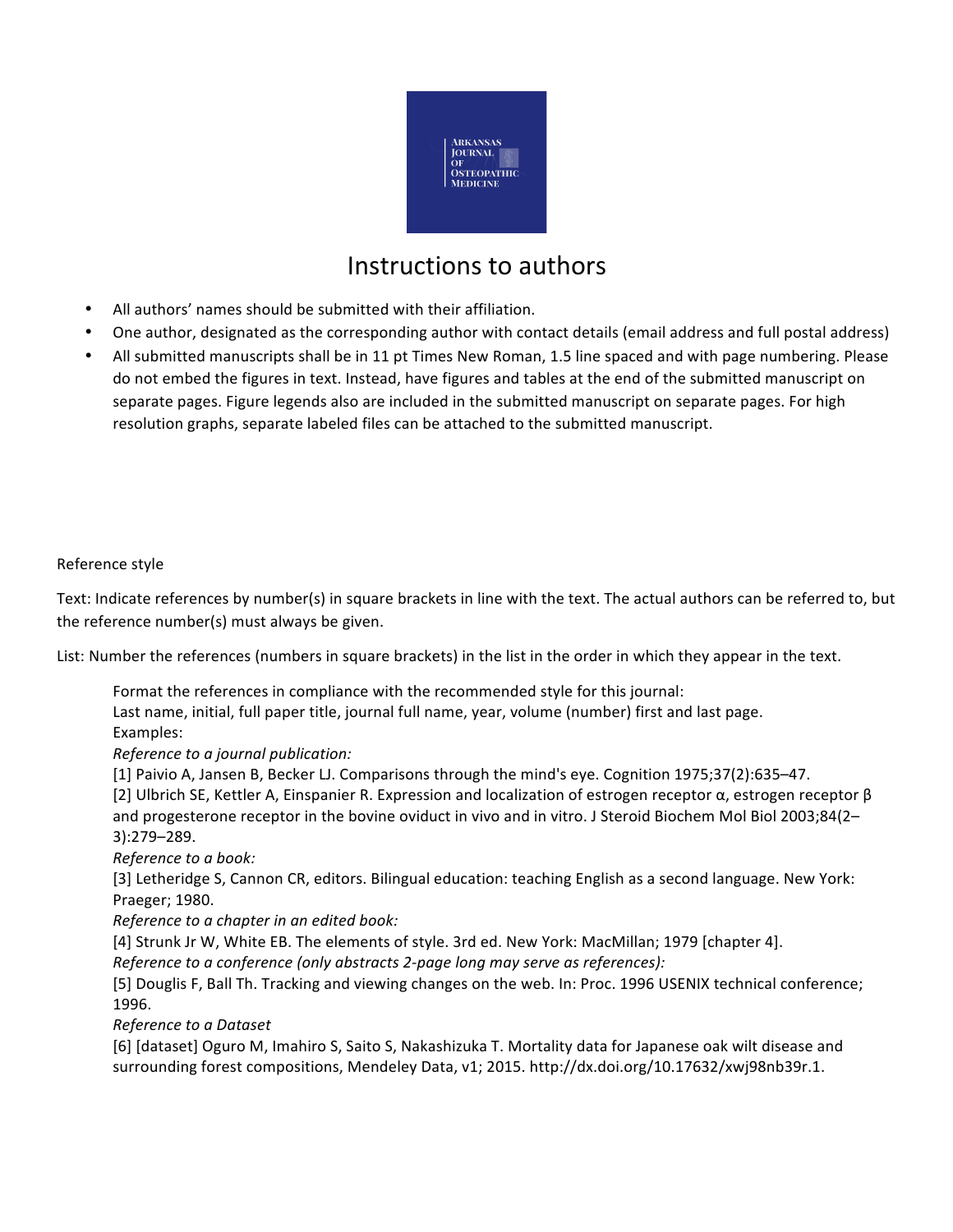# **1. Case report**

- Case reports should have a maximum of four authors, of which at least one must have been involved in the patient's care (attending physician/clinical preceptor).
- For full case reports we recommend a maximum of 2000 words (excluding abstract and references).
- All case reports must be accompanies with a signed statement by the attending physician that a patient consent has been obtained to publish the data/case. No patient identification is permitted in any shape or form including the diagnostic images if any.
- Declaration of competing/conflicting interest if any
- Structure (adopted from Heart Views. 2017 Jul-Sep; 18(3): 104-105.):

# o Abstract

The abstract should summarize the case, the problem it addresses, and the message it conveys. Abstracts of case studies are usually very short, preferably not more than 150 words.

o Introduction

The introduction gives a brief overview of the problem that the case addresses, citing relevant literature where necessary. The introduction generally ends with a single sentence describing the patient and the basic condition that he or she is suffering from.

o Case

This section provides the details of the case in the following order:

- Patient description
- Case history
- Physical examination results
- Results of pathological tests and other investigations
- Treatment plan
- Expected outcome of the treatment plan
- Actual outcome

The author should ensure that all the relevant details are included and unnecessary ones excluded.

o Discussion

This is the most important part of the case report; the part that will convince the journal that the case is publication worthy. This section should start by expanding on what has been said in the introduction, focusing on why the case is noteworthy and the problem that it addresses. This is followed by a summary of the existing literature on the topic. (If the journal specifies a separate section on literature review, it should be added before the Discussion). This part describes the existing theories and research findings on the key issue in the patient's condition. The review should narrow down to the source of confusion or the main challenge in the case.

Finally, the case report should be connected to the existing literature, mentioning the message that the case conveys. The author should explain whether this corroborates with or detracts from current beliefs about the problem and how this evidence can add value to future clinical practice.

o Conclusion

A case report ends with a conclusion or with summary points, depending on the journal's specified format. This section should briefly give readers the key points covered in the case report. Here, the author can give suggestions and recommendations to clinicians, teachers, or researchers. Some journals do not want a separate section for the conclusion: it can then be the concluding paragraph of the Discussion section.

 $\circ$  References (maximum of 10)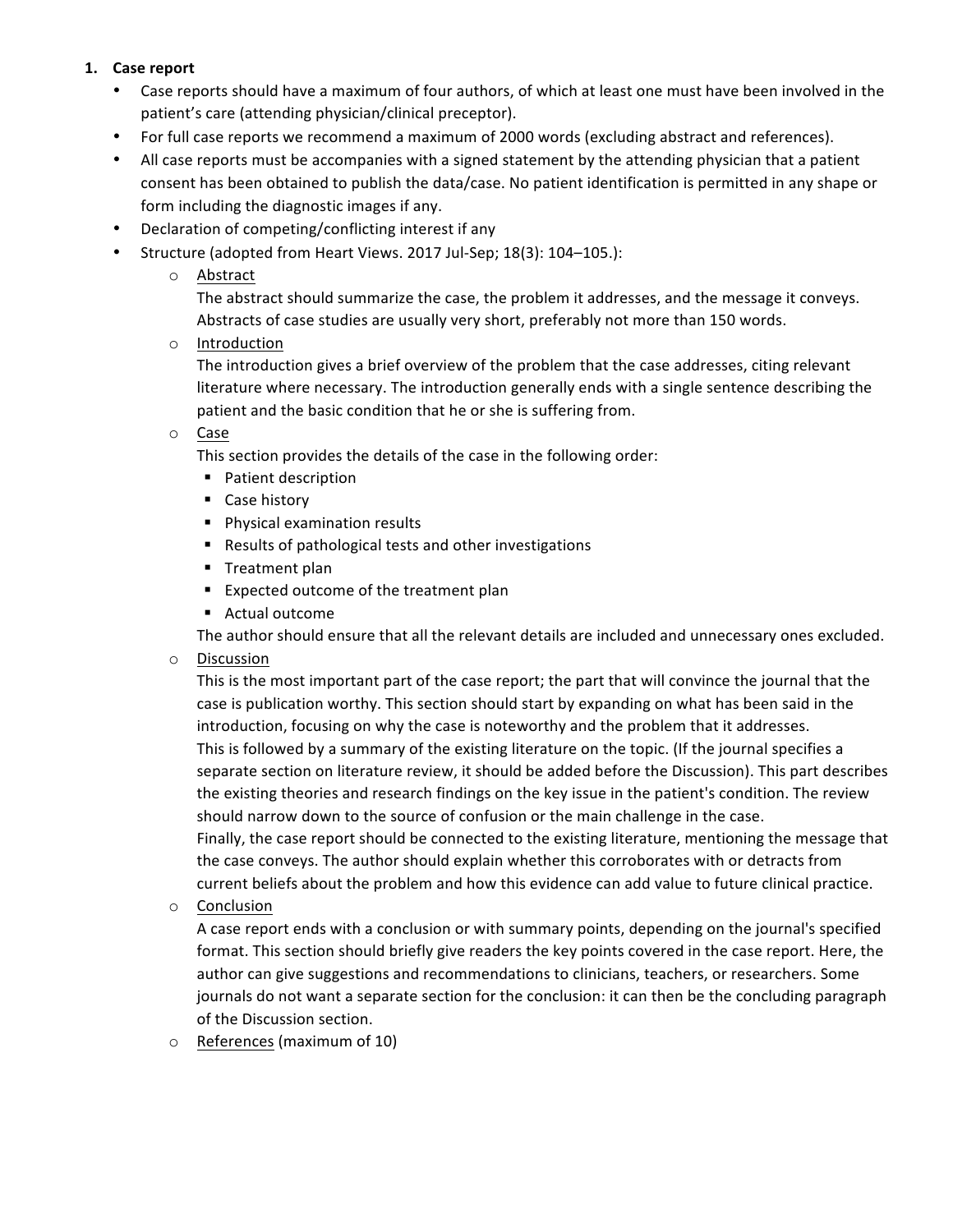# **2. Minireview (Clin-IQ manuscript)**

Maximum of 2500 words (excluding abstract and references) Structure:

- o Titles
- $\circ$  Authors names and affiliation
- $\circ$  Corresponding author and contact information
- $\circ$  Abstract: summarizes the purpose of the minireview
- o Keywords
- o Clinical question
- o Summary of the issues: Address the health problem, prevalence etc.
- o Summary of evidence: Describe work that has been don. Organize into paragraphs that discuss each aspect or important findings.
- o Conclusion
- o Acknowledgement
- $\circ$  Conflicts of interest
- o References (limit to 15)

#### **3. Invited articles**

Follow the same structure as Clin-IQ articles but Maximum word count is 5000 and references are limited to 30.

## **Electronic submission**

All manuscripts and attached figures, supplemental material, need to be submitted to: AJOM@arosteopathic.org